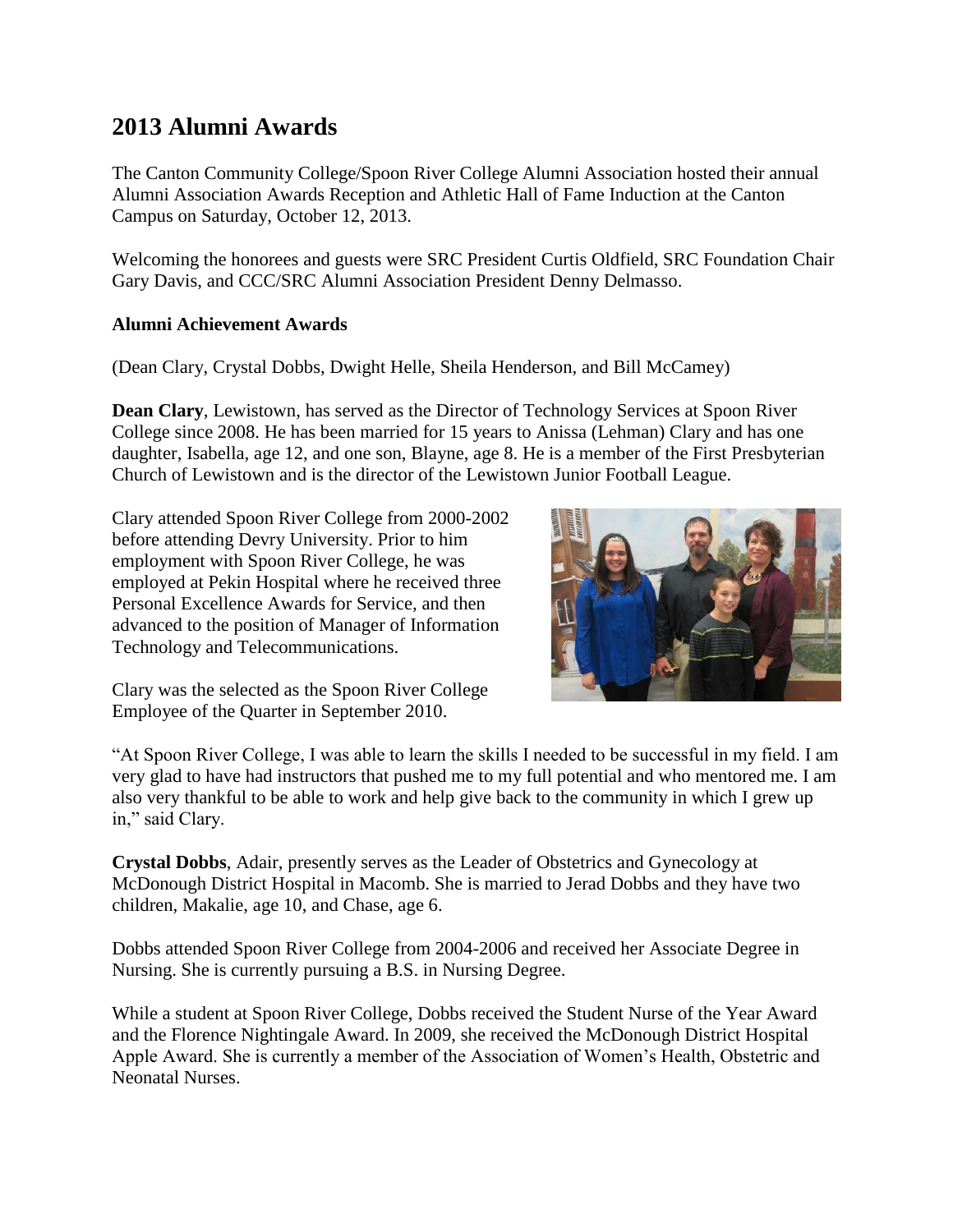"SRC has proven very beneficial. When I graduated with my ADN in 2006, I knew that I was prepared for whatever came at me. I began working Obstetrics as soon as I graduated and have fallen in love with my profession. When I began taking general education courses to obtain my Bachelor's in Nursing, I once again turned to SRC because I was confident that it would be able to provide me with everything that I needed. I was appointed the leader of Obstetrics and Gynecology in March of 2013 and I am currently enrolled in the BSN program at Western Illinois University," said Dobbs.

**Dwight Helle**, Farmington, is the senior engineer of Sawmill Hydraulics, Inc. in Farmington. He and wife Joyce are the parents of Joyce Maree Rizer, Douglas Helle, and Christopher Helle. The couple has five grandchildren.

Helle is a member of many civic and fraternal organizations including the Farmington Rotary, where he received the Paul Harris Fellow Award. He has served on several boards including the Fulton County Rehabilitation Center, the SRC Foundation, the Farmington Betterment Association, the Farmington Chamber of Commerce, the Destroyer Escort Sailors Association, and is a life member of the American Legion. He also was a founding member of the Farmington Italian Fest Committee.

Dwight attended Spoon River College from 1962-1964 when it was known as Canton Community College.

"My time at SRC was a very delightful period in my life as it filled the gap between high school and the US Navy. All of my credits transferred to Bradley University where I received my Bachelors degree in 1976. The fond memories are all about the people...great students like Ray LaHood and wonderful teachers like Ed Fitzgibbon and Daisy Mae Cody. We only had three classrooms, but it was home to us. It was there that I walked out of the library on November 22, 1963 and heard the kids wondering aloud what kind of President Lyndon Johnson would be," said Helle.

**Sheila Henderson**, Canton, began her career at MidAmerica National Bank in 1978 as a teller. Today she is the Retail/Operations Officer for the bank, and is a member of the Executive Management Team.

Henderson resides in Canton with husband Jerry. They are the parents of Kara, Ryan, Amanda, and Dustin, and grandparents to Madelyn, Colin, Johah, Kael, and Ava. They also have the "cutest beagle ever, Maggie Mae."

Henderson's road to a degree was non-traditional.

"My class time at SRC was not the normal time span, so to speak. I first attended SRC right after high school, full-time for the first year in 1977-78. Then I decided to work full time, so I spent the next 12 years taking evening courses at SRC. It took 12 years for me to complete my second year but I finally earned my associate degree in 1990. I really enjoyed the instructors at Spoon River College and I met a lot of people of all ages."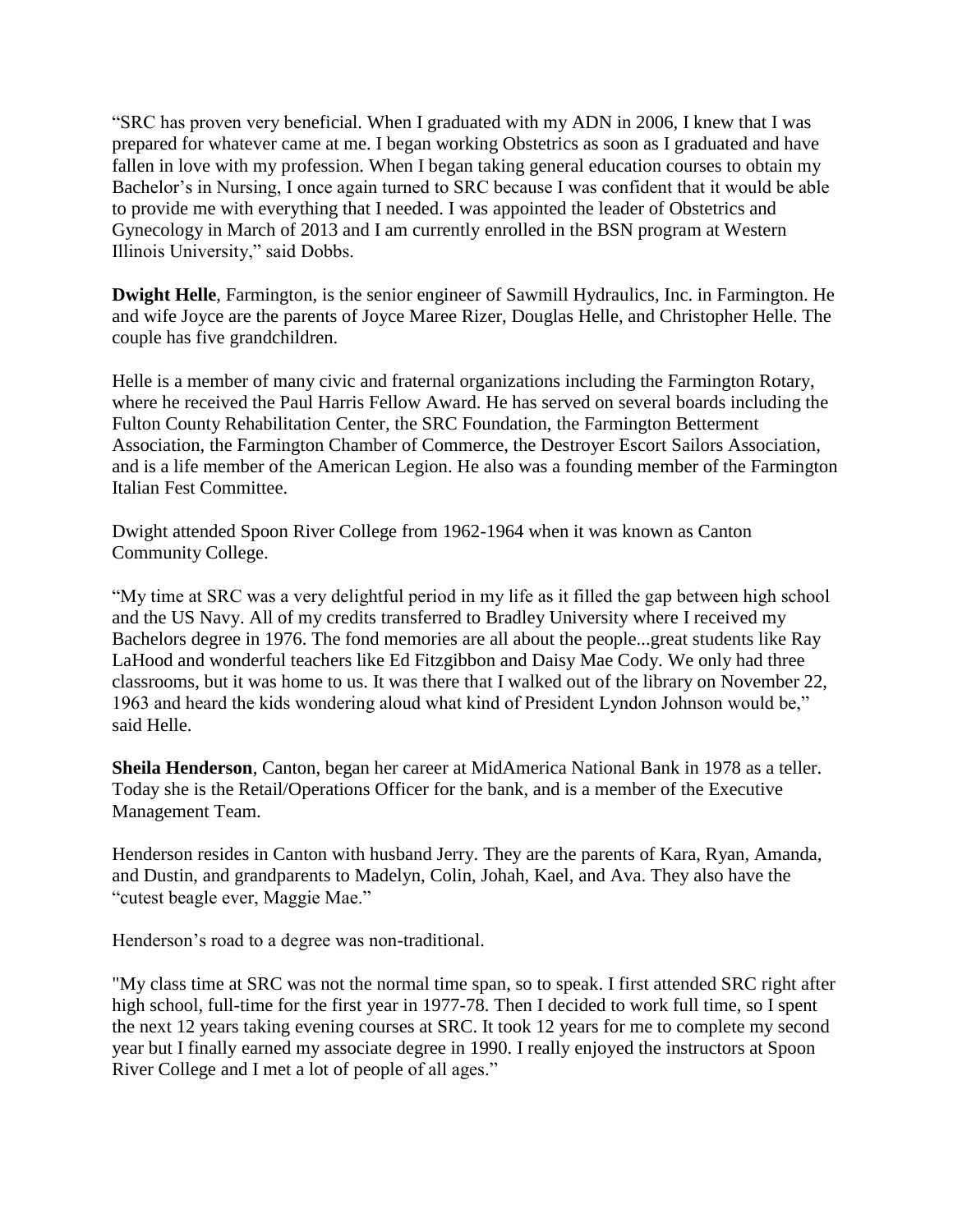Henderson is a member of St. Mary's Catholic Church, serves as treasurer for the Kiwanis Club of Canton, and is a member and treasurer of the Class of 1977 committee. She was presented the Kiwanian of the Year Award in 2004.

**Bill McCamey**, Canton, has taught for the National Fire Academy, been a Canton firefighter, a police officer, an investigator, a paramedic and, for the past 32 years, a professor emeritus at Western Illinois University.

McCamey's professional career coincides with his multiple academic degrees. He holds an Associate degree in Science from Spoon River College, was a chemistry major at Bradley University, has a bachelor's and master's degree from Western Illinois University in Law Enforcement and Justice Administration, and a Ph.D. from the University of Iowa in Higher Education Administration.

McCamey's work in criminal justice education includes the chairing of student theses and hearings, developing college standards for courses, authoring 30 referred criminal justice and fire science articles, and the authoring of four textbooks, the latest of which is due out in 2014. He is a past recipient of the Professor of the Year Award at WIU.

McCamey is also very active in civic organizations. He is a member of St. Mary's Catholic Church where he is a Eucharistic Minister. He is a trustee of the Cuba Fire Protection District Board and a State Director of the Illinois Association of Fire Protection Districts, and a former member of the SRC Board of Trustees.

McCamey is the son of Toby and the late William H. McCamey. He and his wife Jody have two daughters, Diana (Troy) Eeten and Becky (Dan)Buchan, and six grandchildren.

McCamey, who said his most memorable time at SRC was having Larry Overcash as his Chemistry lab partner, shared his personal philosophy.

"There comes a time in your life when you walk away from all the drama and people who create it. You surround yourself with people who make you laugh. Forget the bad and focus on the good. Love the people who treat you right; pray for the ones who don't. Life is too short to be anything but happy. Falling down is a part of life; getting back up is living."

# **Distinguished Alumni Award**

(Dr. Larry Frank Overcash)

**Dr. Larry Overcash** is entering his 28th year of private practice in Obstetrics and Gynecology. Following his pursuit of an M.D. at the University of Illinois and an internship at St. John's Mercy Medical Center in St. Louis, he began his practice in 1986 with the late Dr. Harry N. Ores. In 1999, Overcash and Dr. Ores formed the Women's Health Institute.

Overcash is a member of the American Medical Association, Illinois State Medical Society and the Peoria Gynecologic Society. He maintains active staff privileges at OSF Saint Francis,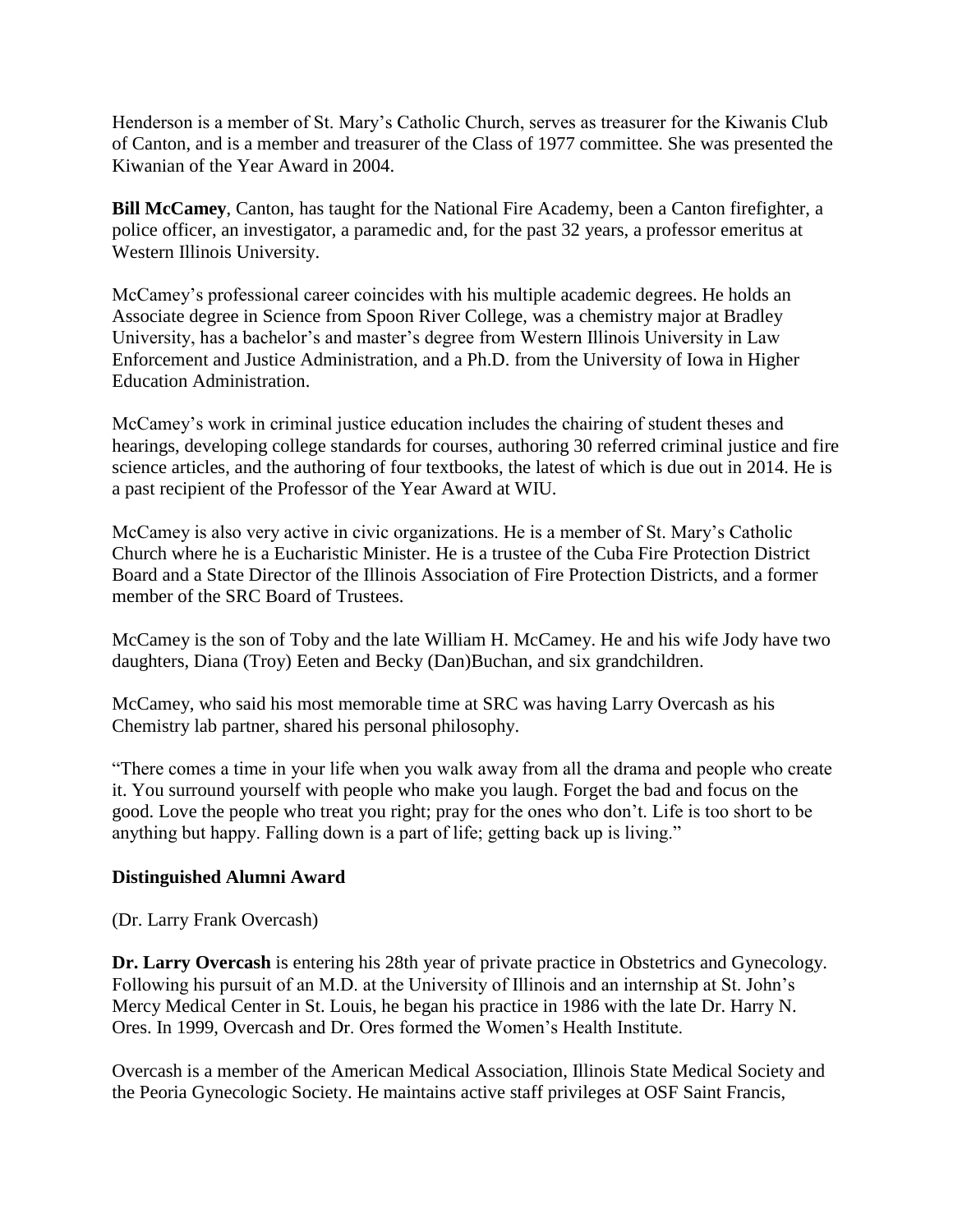Methodist Medical Center/Unity Point of Illinois and Proctor Hospital. He is on the Board of Directors at Peoria Day Surgical Center, and is a Clinical Associate Professor at the University of Illinois College Of Medicine mentoring medical students and residents.

Overcash farms more than 700 acres with his father and brother, and he and wife Susan are busy dismantling, restoring, and raising a vintage Fulton County barn – once used by his grandfather and thought to be built in the 1800s – which will serve as their home in Tazewell County. He calls the work a "labor of love." He enjoys hunting and spending time outdoors with his two sons (Luke and Ty), his daughter (Tess), their spouses and children.

Overcash recalls SRC moving from downtown Canton to the new campus and being the first student member to the Board of Trustees, where he helped shape a new college governance system. Dr. Gary King, his collegiate role model, hired him as a chemistry lab assistant and Overcash spent most of his winter break moving the lab to the new campus. He was elected to the student council and even witnessed students "streaking" through the woods behind the cafeteria. With the help of Ketric Klingman, he formed a six member pep band that played at home basketball games. Overcash considers the instructors at SRC the very best and to this day, he encourages youth to begin their experience at a junior college. "In today's world, it should be a requirement," he states.

### **Distinguished Retiree Award**

(Monill McClure and Willa Stroman-Schnarr)

**Monill McClure** taught at the SRC Macomb campus from 1979 to 2011. While at the college, she received the H. Truman Standard Outstanding Faculty Award in 1995 and 2005, was an Illinois Community College Faculty of the Year Nominee in 1988 and 1995, received the SRCFA Dedicated Service Award in 2005 and was also recognized as an SRC Employee of the Month.

While at SRC, McClure was Chair of Curriculum committee, All College Senate, and the SRC Faculty Association and its Executive and Peer committees. She was active in the Association of Career and Technical Education and the Illinois, National, and Western Illinois Area Business Education Association. McClure served as a member of BPW, the McDonough District Hospital Auxiliary, and the Frist Christian Church of Macomb.



McClure resides in Macomb with her husband Kent. They are the parents of son Matt (Jamie) and grandparents to Lauren, Sam, Madeline, and Eli.

"The people and the chemistry at the Macomb campus made nearly every day fun. We all worked together, regardless of position. If the bookstore was swamped with book buy-back or beginning of semester demands, it was not uncommon to see instructors, administrators, and maintenance people helping out. I also made good friends on the Canton campus as well. My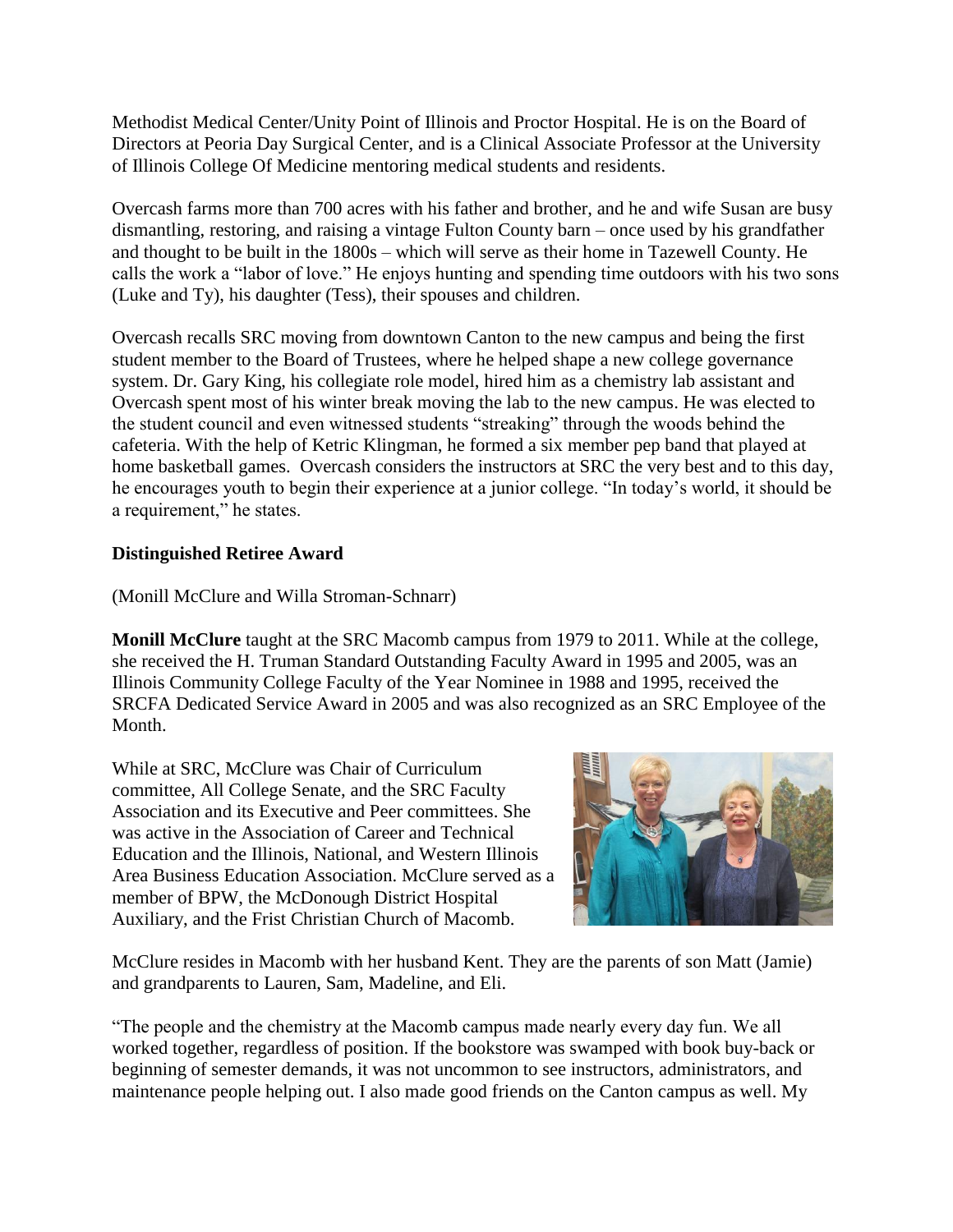best advice to anyone working there is to get involved. The time I spent on committees was how I got to know how the college operates. Yes, I love retirement, but I definitely miss the people," McClure said.

**Willa Stroman-Schnarr** attended Canton Community College from 1965 to 1967, and then was employed by the College for more than 30 years, retiring in 1999. She began as the bookstore manager and in the business office, and was also the Director of Auxiliary Services for two years. She served as President of the SRC Classified staff, was an advisor for the College's newspaper The Lancer, and was a member of the SRC Alumni Association.

Stroman-Schnarr is a member of the Maples Mill United Methodist Church, where she has taught Sunday and Bible schools. She is a member of Love, Inc., is a former hospice volunteer and a former superintendent of the Fulton County Fair.

Stroman-Schnarr and her husband Harold enjoy traveling, going to auctions and flea markets, trying new recipes, and spending time with their four dogs. They are the parents of Nick Stroman and Brett, Bob, and Phillip Schnarr.

"When SRC moved from downtown Canton to the new campus, I was fortunate to help design the new bookstore where students would have a 'store' to call their own with textbooks, SRC shirts, school supplies and gifts in a true college atmosphere. It was a great experience to watch SRC grow to serve Macomb, Havana, and Rushville as well. In addition to working with a wonderful group of co-workers for 33 years, I truly miss interacting with students. Their enthusiasm and energy made each work day unique and invigorating. Thirty-three years of great people, great memories, it was such a big part of my life," said Stroman-Schnarr.

# **Outstanding Community Service Award**

(Jenny Beal and Carol Blackfelner)

**Carol Blackfelner and Jenny Beal** have enjoyed serving as the coordinators for the Spoon River College Foundation/Parlin-Ingersoll Library community wide reading program since its inception in 2007. Formerly known as The Big Read, Spoon River Reads strives to bring the community together to read, discuss and celebrate great literature. 2013 marks the seventh year area communities will have the opportunity to participate in over twenty events designed to promote an appreciation for the chosen book. This year Spoon River Reads presents John Steinbeck's Pulitzer Prize winning novel, The Grapes of Wrath.

Blackfelner and Beal are both retired educators from the Canton Schools. Blackfelner taught in the primary grades for 34 years and Beals taught science in middle and high school for 24 years. They have been instrumental in developing successful students, as well as successful schools. Blackfelner developed the Westview Outdoor Education Classroom, served on the Westview Blue Ribbon School Committee in 2004, served as the second grade teacher chair from 1990- 2003, is a past president of the CEA and was awarded the Wal-Mart Teacher of the Year award in 2004.